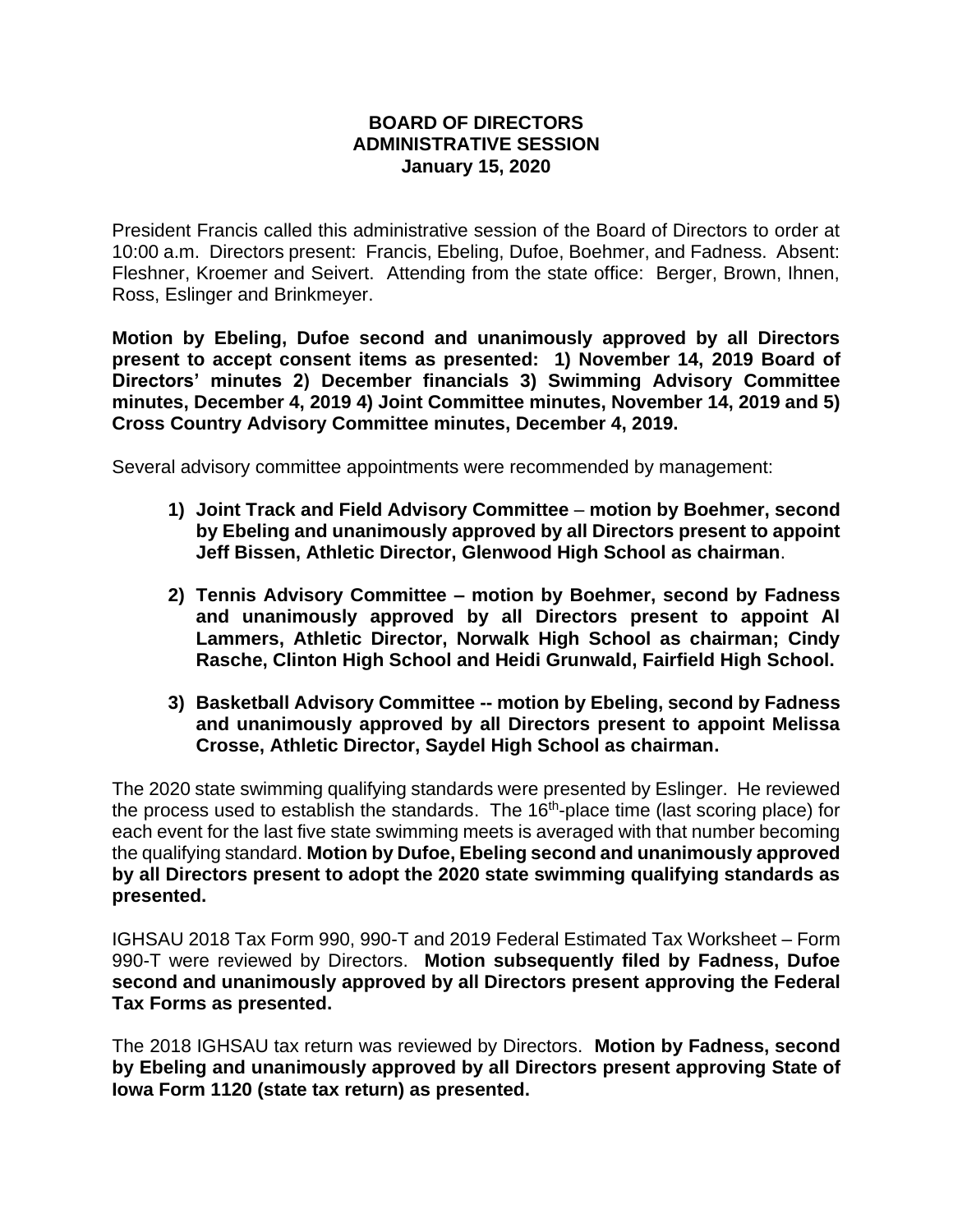The 2020 IGHSAU Basketball Hall of Fame nominees were reviewed by Eslinger. Following review and discussion, **motion by Fadness, second by Dufoe and unanimously approved by all Directors present to approve the 2020 Basketball Hall of Fame nominees as presented. The 2020 Basketball Hall of Fame inductees are as follows:**

## **2020 BASKETBALL HALL OF FAME Connie Shafar, Bedford – 1965 Morgan Paige, Marion – 2010 Maddie Manning, Ankeny – 2012**

Track and Field Hall of Fame nominees were presented by Eslinger. **Motion by Ebeling, Boehmer second and unanimously approved by all Directors present to accept the 2020 Track and Field Hall of Fame nominees as presented. The 2020 Track and Field Hall of Fame inductees are as follows:**

## **2020 TRACK AND FIELD HALL OF FAME Ellen Dougherty, Sioux City East – 2010 Morgan Casey, Northeast – 2010 Taylor Twedt, West Fork – 2012**

Executive Director Berger presented the IPTV agreement for Directors' discussion. Fadness reviewed the agreement in detail prior to this administrative session and expressed concerns over several points. Following lengthy discussion, it was determined that management contact IPTV and share its concerns. A revised agreement will be available to present to Directors at the February meeting.

Directors reviewed the proposed Iowa Events Center contract addendum. The proposal included extending the current contract through 2025 followed by five one-year automatic renewals for 2026, 2027, 2028, 2029 and 2030. Executive Director Berger indicated that she had several items added to the addendum. Those additions were reviewed by Directors. **Following discussion, motion by Fadness, second by Boehmer and unanimously approved by all Directors present to accept management's recommendation to adopt the Iowa Events Contract addendum (with the additions) as presented.** Discussion about the possibility of purchasing a new basketball floor ensued. Currently, the IGHSAU and the Iowa State Dance and Drill Team Association are the only two groups who use that particular basketball floor. The floor used by the Iowa Wolves is a perfectly good floor but, they will not allow any branding. Ebeling supported the idea of purchasing a new floor particularly because the IGHSAU could brand it any way it wished. The subject will be discussed at a forthcoming administrative session.

An update of the recently completed Basketball Rivalry Saturday was presented by Ross. There were two experimental items utilized during the event  $-1$ ) 35-second shot clock and 2) college-level bonus situation. The college-level bonus situation was adapted in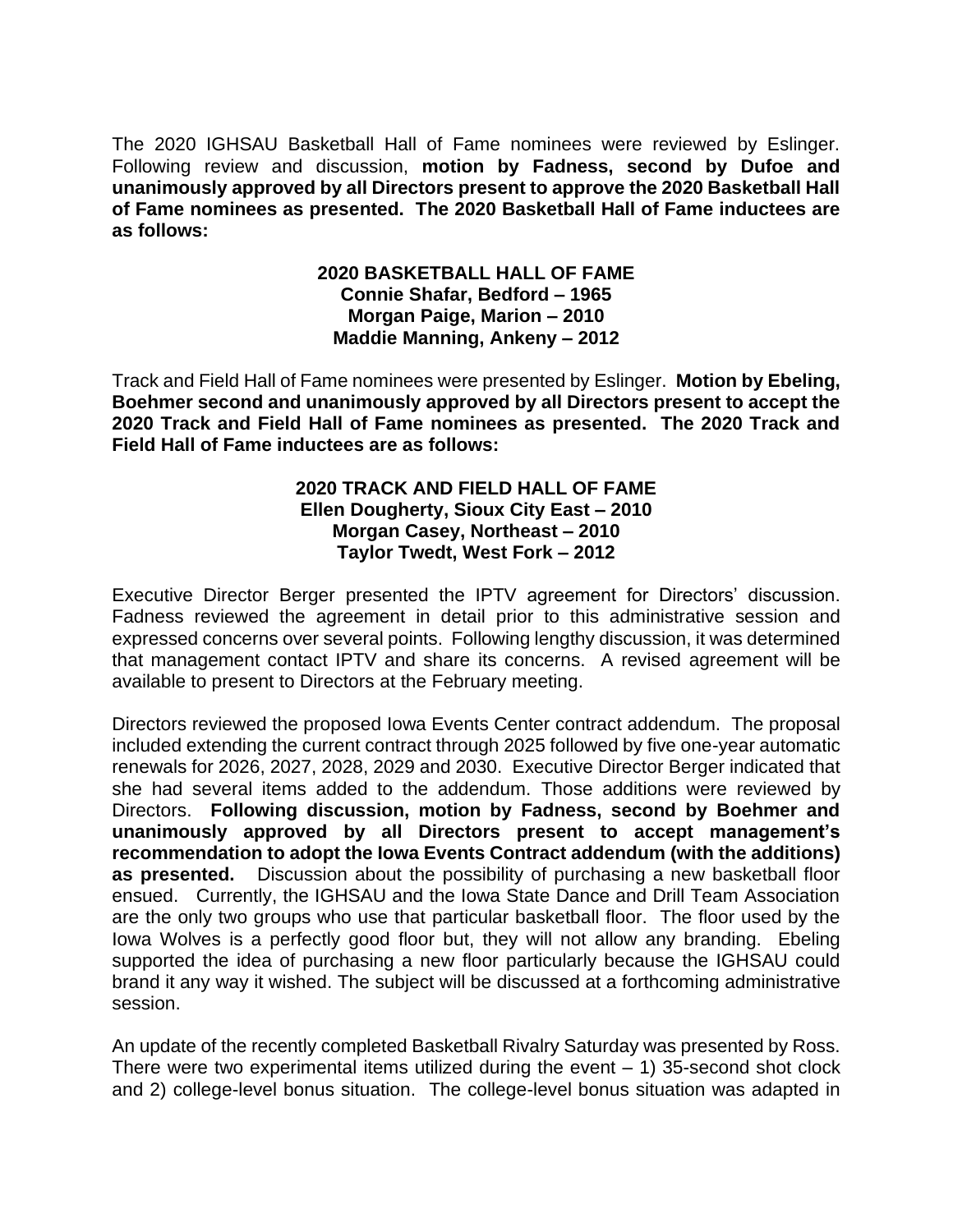which teams shoot two free throws after the fifth foul of a quarter. Fouls were reset after each period. Each coach participating in Rivalry Saturday was sent a survey following the event. Ross shared results with Directors. The results reflected the majority of coaches in favor of using a shot clock and the two free throws after the fifth foul of a quarter rule in the future. Discussion ensued.

Eslinger presented results of the state swimming and diving championship evaluation survey. He was happy with the meet and the change in time schedule was well received. Comments from coaches and swimmers that were included in the evaluation results were discussed by Directors.

The state volleyball tournament evaluation survey results were reviewed by Brinkmeyer. Overall the results were positive. Concessions, merchandise and parking continue to receive the lowest ratings.

Executive Director Berger shared with Directors data collected on concussion insurance claims. In 2018 there were 30 claims filed compared to 3 in 2019. The highest number of claims came in 2018 in the sport of basketball. Iowa Farm Bureau has agreed to continue to offer concussion insurance for 2020. Within discussion, Directors expressed the need to ensure all schools be made aware of the coverage so they can share it with parents in their district.

Ross presented a basketball update. Regional pairings in class 1A, 2A and 3A will be released February 5 and 6. Pairings for classes 4A and 5A will be released on February 12 and 13. Class 1A will begin regional play on February 13, classes 2A and 3A will begin on February 15, 4A and 5A on February 19. State tournament is March 2-7, 2020.

Due to Seivert not being in attendance, Executive Director Berger presented the Department of Education update. Directors were informed that Ryan Wise has submitted his resignation and will be leaving the Department soon. The Governor will make an appointment to fill the vacancy and has requested the DOE staff provide input. There have been hearings for the change in scholarship so there is no double jeopardy and the family week (dead week) have been held with little reaction. Discussion ensued.

Brief discussion ensued regarding Wisconsin and Illinois making it a crime to harass game officials. Executive Director Berger informed Directors that there is a possibility that something similar may be introduced as a bill here in Iowa.

A senator from Forest City has introduced legislation mandating that pole vault be a track and field event. Executive Director Berger shared that pole vault is not included as an event in track and field because of liability issues and the cost involved. In addition, the Track and Field Coaches Association has never asked that it be an event. Brief discussion ensued.

There may also be legislation introduced that if a person is born a male and is transgender, that person can only participate as a male. Discussion ensued.